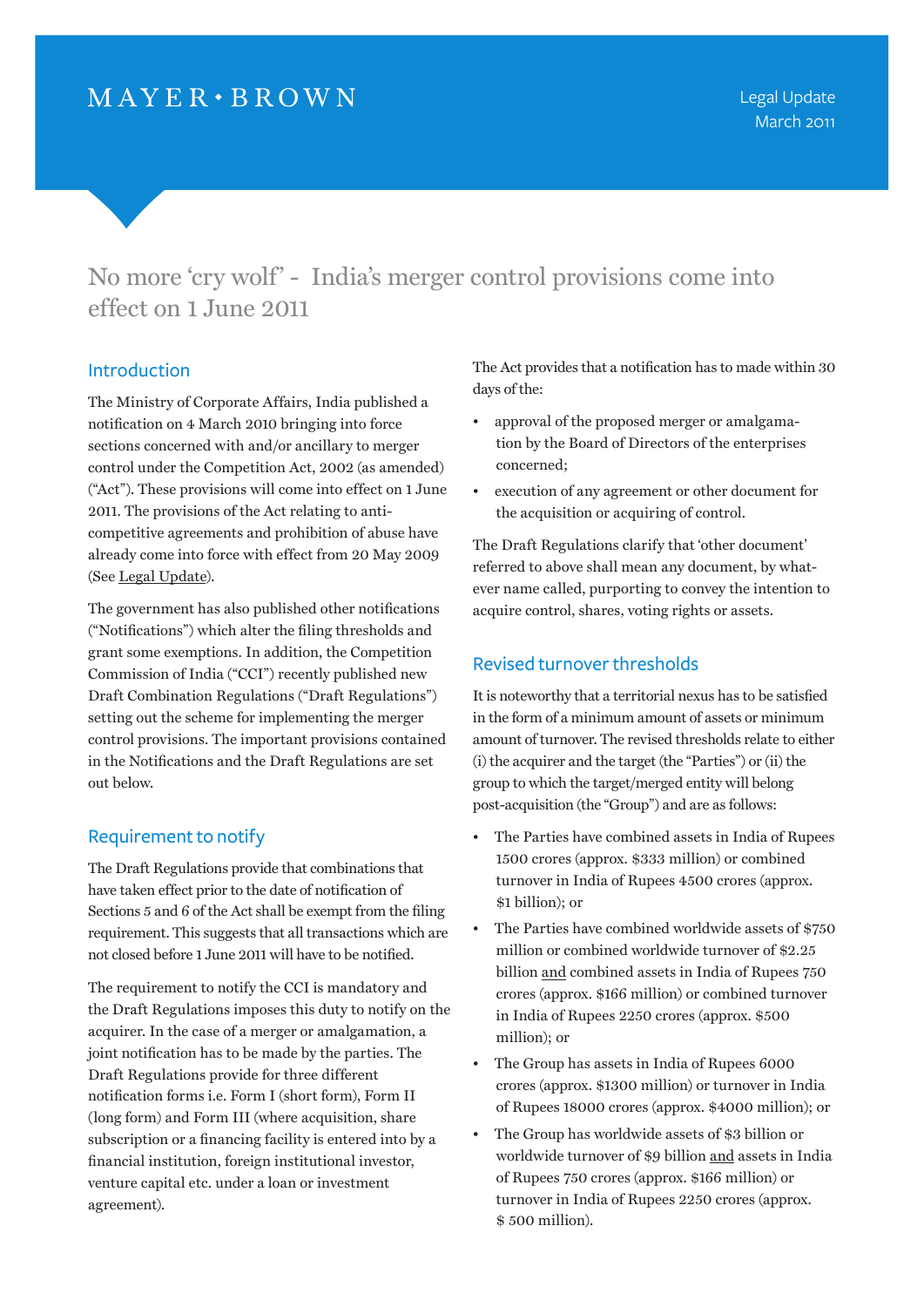### Exemptions

For a period of 5 years from 1 June 2011 a proposed transaction that would have to be notified under Section 5 of the Act will not have to be notified if the target enterprise has assets of not more than Rupees 250 crores (approx. \$55 million) or a turnover of not more than Rupees 750 crores (approx. \$166 million).

The Banking Amendment Bill, 2011 which has been cleared by cabinet last week and may be placed before the on going session of the Parliament in India, proposes to keep mergers and acquisitions in the banking sector out of the purview of the CCI by granting more powers to the Reserve Bank of India. It is also noteworthy that according to several local press reports it appears that the Ministry of Corporate Affairs is open to considering requests for exemption from certain sectors which deserve special treatment on submission of a formal application.

# Time required for issue of orders

According to the Draft Regulations the CCI is to form a prima facie opinion on the proposed transaction within 30 days of submission of the notification form. The proposed transaction will then be cleared or subject to what could possibly be termed as a second 'phase' investigation. A second 'phase' investigation, according to the Draft Regulations, ends no later than 180 days from the date of submission of the notification form. It is to be noted, however, that the time limit under the Act to pass a final order continues to remain as 210 days. In the Draft Regulations the reference to 'days' seems to be to calendar days and not working days.

## Filing fees

The Draft Regulations provide for different fees depending on the value/type of transaction which are as shown in the table below. Where a notification is made jointly the fee could be paid jointly or severally.

| <b>Filing fees (Form I or II)</b>       | <b>Type of transaction</b>                                                                                                                           |
|-----------------------------------------|------------------------------------------------------------------------------------------------------------------------------------------------------|
| Rupees 10 lakhs<br>(approx. $$22,000$ ) | Acquisition of shares, voting<br>rights or assets of enterprise<br>less than Rupees 500 crores<br>$\alpha$ (approx.\$111 million)                    |
| Rupees 20 lakhs<br>(approx. \$44,000)   | Acquisition of shares, voting<br>rights or assets of enterprise<br>between $500$ (approx.\$111)<br>million) - 1000 crores (approx.<br>\$222 million) |
| Rupees 40 lakhs<br>(approx. \$89,000)   | Acquisitions of shares, voting<br>rights or assets of enterprise<br>above 1000 crores (approx. $$222$<br>million)                                    |
| Rupees 40 lakhs<br>(approx. \$89,000)   | Merger, amalgamation or<br>acquisition of control over an<br>enterprise                                                                              |

# Conclusion

There still remain uncertainties as to analysis of certain agreements such as joint ventures and how they would be dealt with under the Act and this had been highlighted in our recent l[egal update](http://www.mayerbrown.com/publications/article.asp?id=10438). The Chairman of the CCI has acknowledged that prior to entry into force of these provisions of the Act the CCI has to frame its own regulations and put procedures in place. It is therefore expected that in the next three to four months there will be other regulations or guidance being issued in this regard.